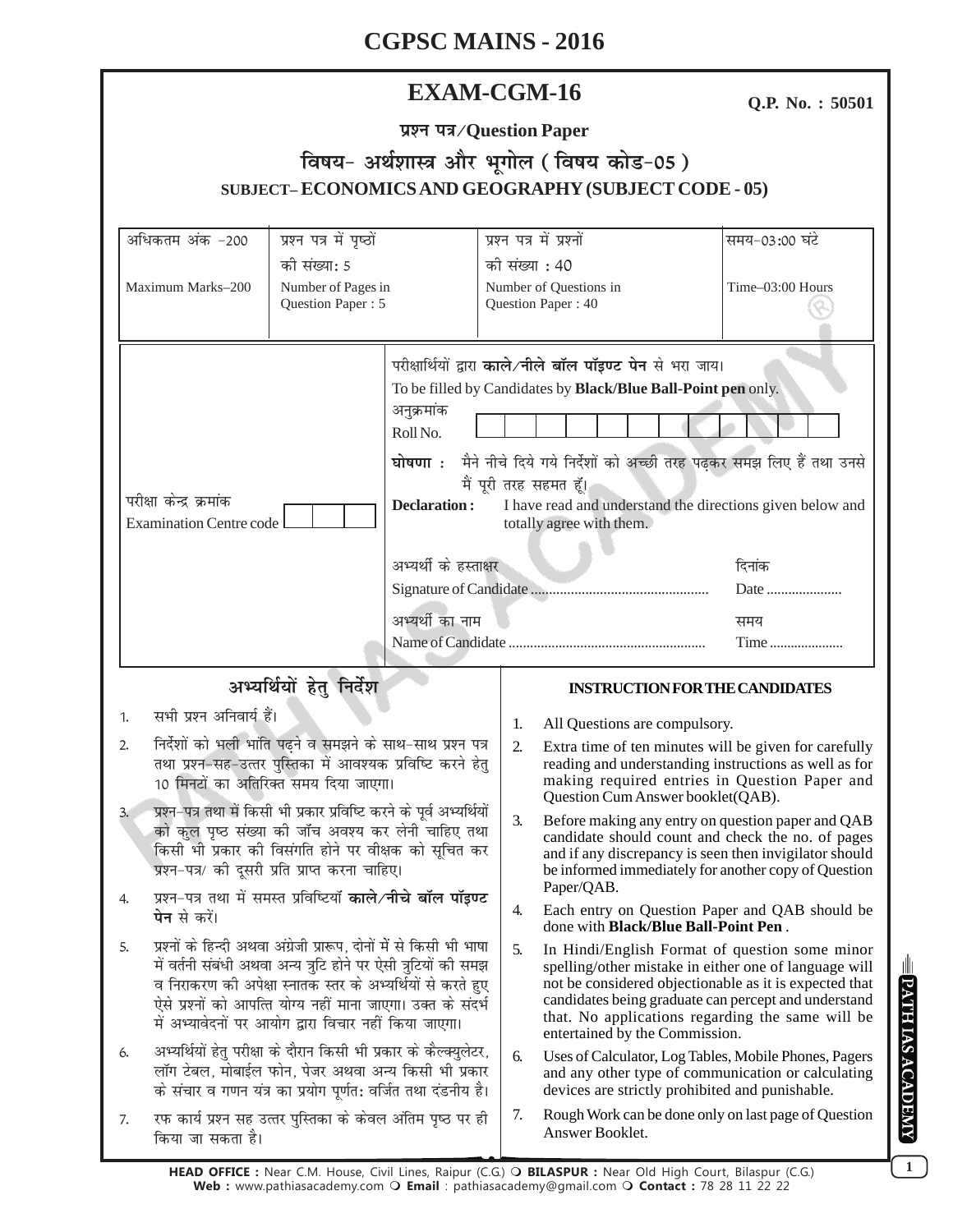## खण्ड-1

# **SECTION - 1** (उत्तर की शब्द सीमा-30. अंक-02)

JADE!

### भाग-1

राष्टीय आय से आप क्या समझते हैं? 1.

What do you mean by National Income?

- 'जनांकिकी लाभांश' क्या है? समझाइए।  $2.$ What is 'Demographic Dividend'? Explain.
- रिपो-दर एवं प्रतिलोम रिपो-दर को स्पष्ट कीजिए।  $\mathbf{R}$ Explain Repo-rate and inverse Repo-rate.
- 'संरचनात्मक बेरोजगारी' का आशय समझाइए।  $4.$ Explain the meaning of 'structural unemployment'.

## भाग $-2$

- 'नीति आयोग' के स्थापना के लक्ष्य क्या है?  $\mathbf{1}$ What are the objectives of the establishment of "Niti Aayog"?
- समावेशी विकास से क्या तात्पर्य है?  $2.$

What is meant by inclusive growth?

- भारत निर्माण योजना क्या है?  $\overline{3}$ . What is Bharat Nirman Yojana?
- भारत में गरीबी रेखा के निर्धारण के आधार क्या है?  $\overline{4}$ What is the basis of determination of poverty line in India?

### भाग $-3$

छत्तीसगढ के भौतिक विभागों के नाम लिखिए।  $\mathbf{1}$ .

Write the name of physical divisions of Chhattisgarh.

छत्तीसगढ़ में महानदी अपवाह तंत्र की प्रमुख नदियों के नाम लिखिए।  $2.$ 

Write the name of main rivers of the Mahanadi drainage system in Chhattisgarh.

छत्तीसगढ़ राज्य में शीत ऋतु की अवधि को बतलाते हुए शीत ऋतु की प्रमुख विशेषताओं का वर्णन कीजिए।  $\overline{3}$ .

Explain the duration of Winter season In Chhattisgarh state and describe main characteristics of winter season.

छत्तीसगढ राज्य में काली (कन्हार) मिट्टी का वितरण व महत्व बतलाइए।  $\overline{4}$ . Explain the distribution and importance of Black (Kanhar) soil in Chhattisgarh state.

#### भाग $-4$

योजनागत व्यय क्या है?  $\mathbf{1}$ 

What is plan expenditure?

छत्तीसगढ राज्य सरकार की 'बजटीय प्रबंधन नीति' क्या है?  $\mathfrak{D}$ 

What is the 'Budgetary Management Policy' of the Government of Chhattisgarh?

महिलाओं के सशक्तिकरण के संदर्भ में सामाजिक, राजनैतिक एवं आर्थिक संकेतक कौन-कौन से हैं?  $3.$ What are the social political and economical Indicators of women empowerment?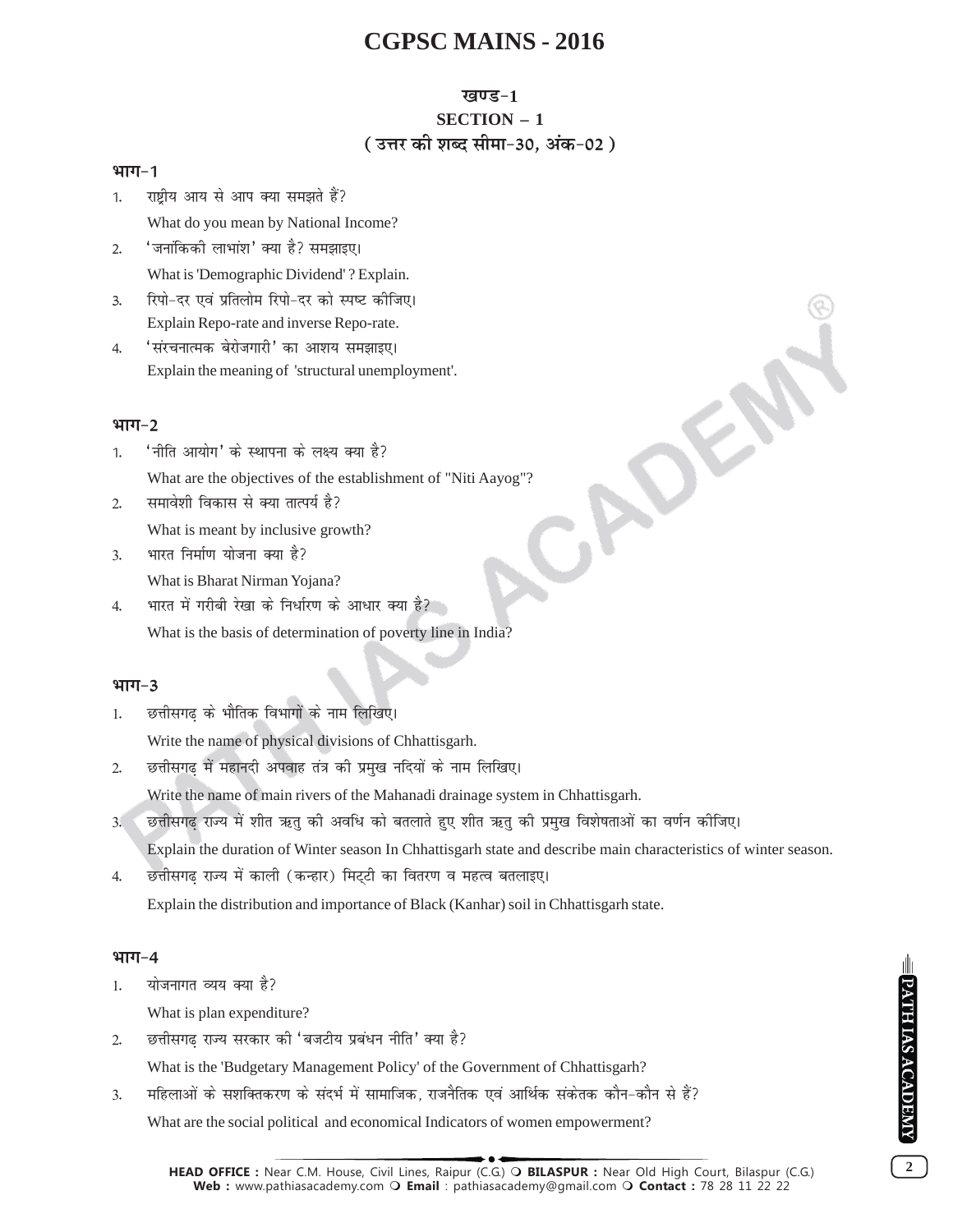छत्तीसगढ़ में वर्ष 2011 की जनगणना के अनुसार 51 प्रतिशत से कम महिला साक्षरता वाले 04 जिलों का नाम बतलाइए।  $4.$ As per census 2011 of Chhattisgarh, name the four districts which have women literacy rates less than 51 percent.

### भाग-5

- छत्तीसगढ में 'सूरजधारा योजना' को बतलाइए।  $\mathbf{1}$ . Explain the 'Surajdhara Yojana' in Chhattisgarh.
- छत्तीसगढ खाद्य एवं पोषण सुरक्षा अधिनियम, 2012 क्या है?  $\mathfrak{D}$ What is Chhattisgarh Food and Nutrition Security Act, 2012?
- छत्तीसगढ़ मे बांस आधारित कुटीर उद्योग को बतलाइए।  $3.$ Explain the bamboo based cottage industries in Chhattisgarh.
- छत्तीसगढ में मुख्यमंत्री खाद्यान्न सहायता योजना को बतलाइए।  $\overline{4}$ Explain the Mukhya Mantri Khadyanna Sahayata Yojana in Chhattisgarh.

## ਸ਼ਗਾਵ-

F

# $SECTION - 2$ (उत्तर की शब्द सीमा-60, अंक-04)

#### $4TT - 1$

- भारतीय अर्थव्यवस्था में हो रहे आधुनिक परिवर्तन की प्रवृत्तियों को बतलाइए। 5. Explain the trends of recent changes in Indian Economy.
- भारतीय रिजर्व बैंक के वर्ष 2017-18 की नयी नीति को समझाइए। 6. Explain the New Policy of the year 2017-18 of Reserve Bank of India.

## भाग $-2$

- चौदहवें वित्त आयोग की प्रमुख अनुशंसाएँ क्या है? 5.
- What are the main recommendations of Fourteenth Finance Commission? प्रधानमंत्री 'जन-धन-योजना' के औचित्य को स्पष्ट कीजिए। 6.
	- Explain the rationale of Prime-Minister 'Jan-Dhan-Yojana.

## भाग $-3$

- आरक्षित एवं संरक्षित वन में अंतर बतलाते हुए छत्तीसगढ़ में इनके वितरण का वर्णन कीजिए। 5. Explain differences between reserved and protected forest. Describe its distribution in Chhattisgarh.
- छत्तीसगढ प्रदेश में छुरी-उदयपुर की पहाडियों की स्थिति व भौतिक स्वरूप का वर्णन कीजिए। 6. Explain the location and physical features of Chhuri-Udaipur hills in Chhattisgarh region.

#### भाग $-4$

'ग्राम सराज अभियान' क्या है? 5.

What is 'Gram Suraj Mission'?

छत्तीसगढ में बालिका शिक्षा के विकास हेतु क्या प्रयास किए जा रहे हैं? 6.

What are the efforts being taken for the progress of education of girls in Chhattisgarh?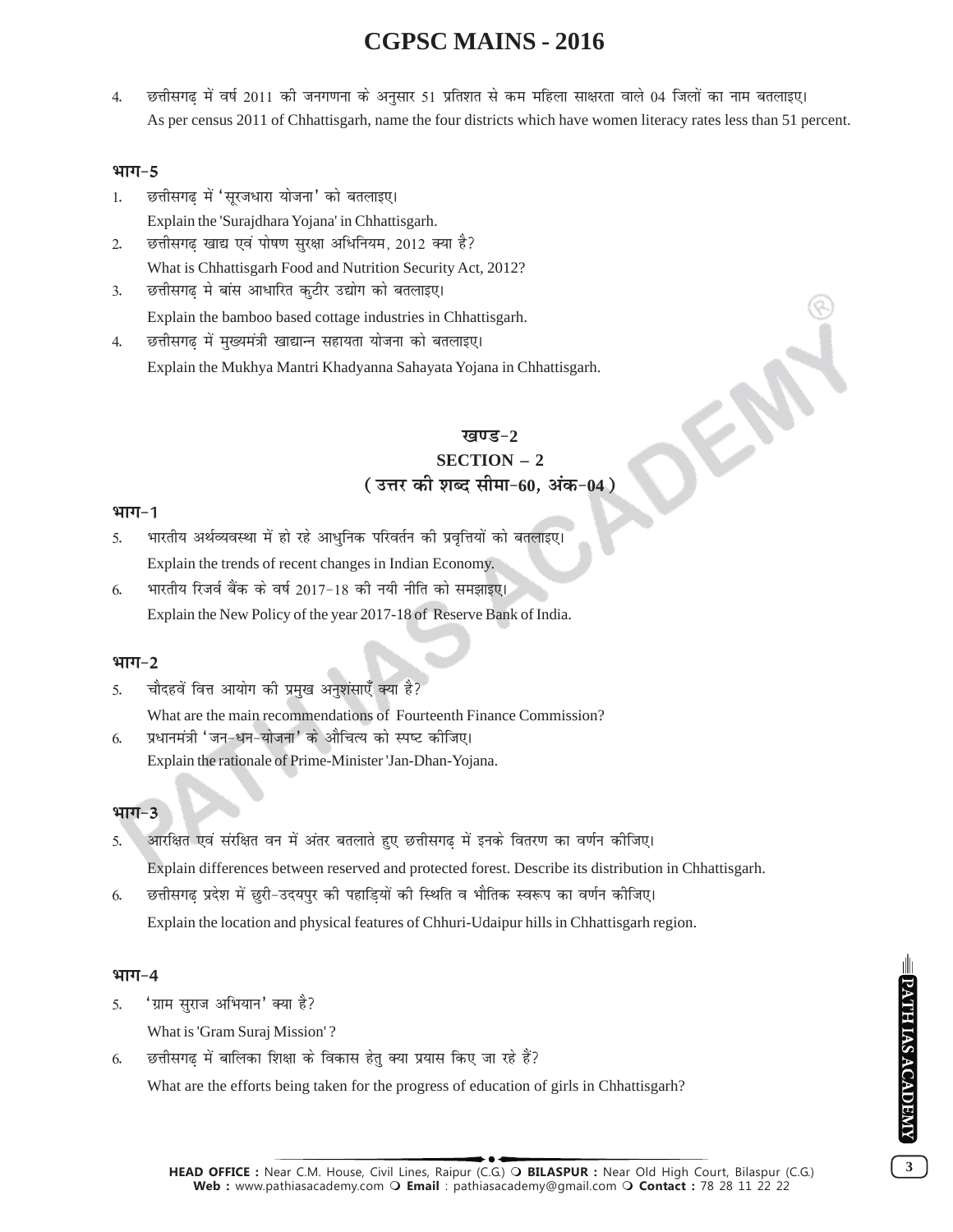#### भाग $-5$

- छत्तीसगढ के पाट स्थलाकृति की विशेषताओं का वर्णन कीजिए।  $\mathcal{F}_{\mathcal{L}}$
- Describe the characteristics of Pat Physiography in Chhattisgarh.
- छत्तीसगढ की प्रमुख सिंचाई योजनाओं का वर्णन कीजिए। 6. Describe the major irrigation project in Chhattisgarh.

## खण्ड-3 **SECTION - 3** (उत्तर की शब्द सीमा-100, अंक-08)

### $4TT-1$

'राजकोषीय घाटा' क्या है? देश के आर्थिक विकास पर इसके प्रभाव बतलाइए। 7. What is 'fiscal deficit'? Explain its impact on economic development of nation.

#### भाग $-2$

भारत की 12वीं पंचवर्षीय योजना (2012-17) के विशिष्ट लक्ष्यों को स्पष्ट कीजिए। 7. Explain the specific objectives of 12th Five Year Plan of India (2012-17).

#### भाग $-3$

छत्तीसगढ़ राज्य में नगरीय जनसंख्या वृद्धि की प्रवृत्ति (1951-2011) का वर्णन कीजिए। 7. Discuss the trend of urban population growth (1951-2011) in Chhattisgarh state.

#### भाग $-4$

छत्तीसगढ में धान खरीदी एवं भुगतान की क्या व्यवस्था है?  $\tau$ 

What is the arrangement of purchasing and payment of paddy in Chhattisgarh?

#### भाग $-5$

छत्तीसगढ राज्य में सीमेंट उद्योग पर लेख लिखिए। 7.

Write an essay on cement industries in Chhattisgarh State.

# खण्ड−4 **SECTION - 4** (उत्तर की शब्द सीमा-250, अंक-20) (इस खण्ड में विभिन्न भागों से कुल 03 प्रश्न दिए जाएंगे। अभ्यर्थी को इनमें से कोई 02 उत्तर देने होंगे)

#### भाग $-1$

- अ) सार्वजनिक ऋण क्या है? सकल सार्वजनिक ऋण एवं निबल सार्वजनिक ऋण में क्या अंतर है?  $\mathbf{Q}$ 
	- A) What is public debt? What is difference between Gross Public Debt and Net Public Dept?